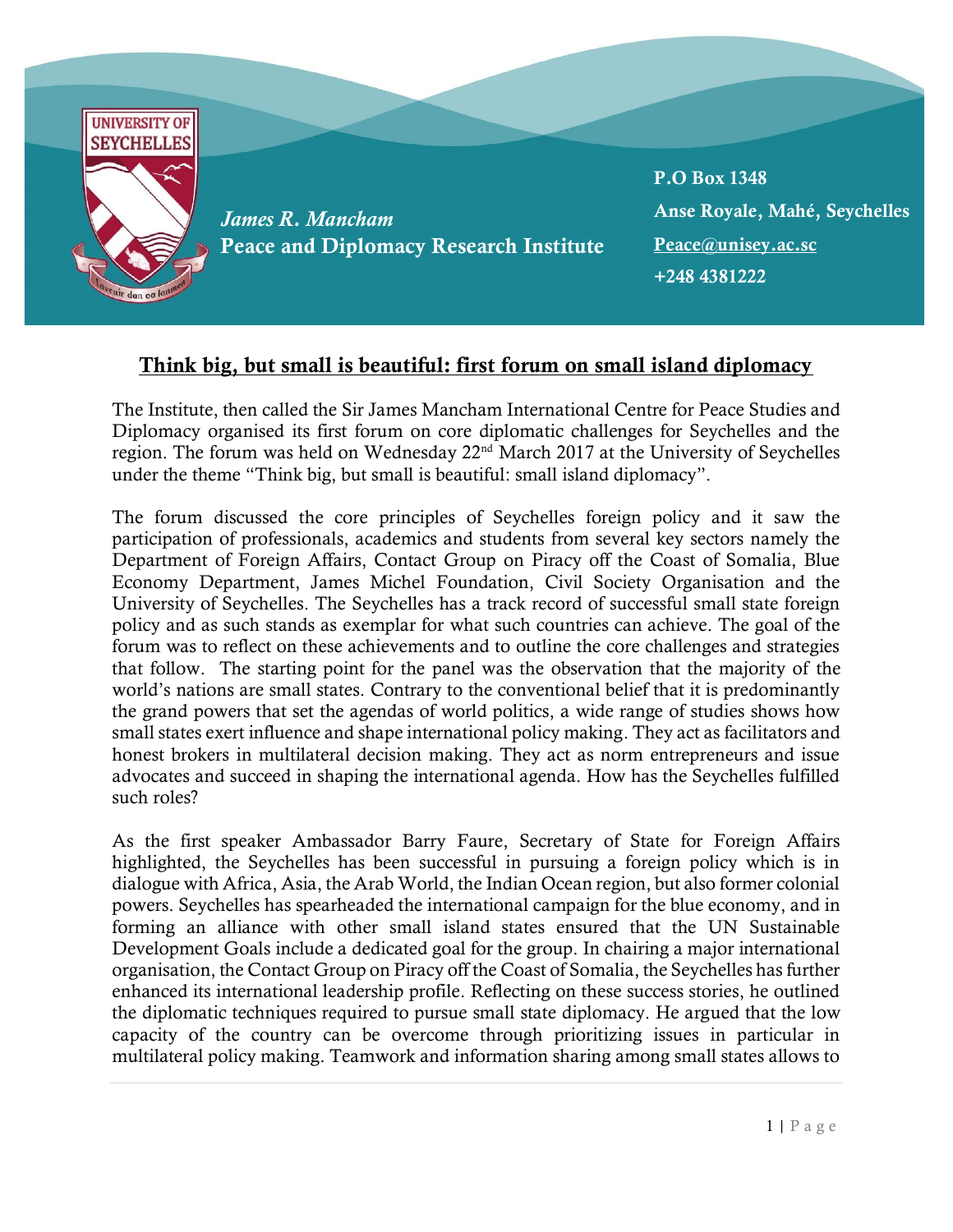increase capacity and develop a stronger international voice. Activism and a pragmatic problem solving orientation are further core techniques. Ambassador Faure also emphasised the importance of regulatory diplomacy that is directed at developing rules for global governance, which have the power to bind also larger states. He ended in stressing the importance of the maritime, economic and environmental dimensions of Seychellois diplomacy. The goal of Seychelles is and will be a responsible partner for the international community.

Picking up from where Ambassador Faure left, Dr. Christian Bueger, Reader in International Relations at Cardiff University, stressed the importance of the Seychelles also becoming a knowledge partner for the international community. Reflecting on the academic literature on small states in International Relations he stressed the importance of continuing to challenge worldviews which are based on realism which suggest that great powers make world politics. He argued that it is important to highlight regionalism, the role of international organizations, and non-governmental organizations and for recognising that capacity is not the sole source of power. Indeed, normative and cognitive sources of power are the core strength of small states. On this basis he emphasised that the core strengths of the Seychelles in four factors. Firstly, its geostrategic position in the Western Indian Ocean, secondly creole identify which allows to successfully forming bonds with states from other backgrounds and traditions, thirdly the fact that the Seychelles is part of a significant numbers of regional organisations in which they can act as honest knowledge brokers and mediators. Fourthly, he observed that the small capacity of the government can also be seen as a strength, since administrative stove pipes can be avoided, information flow quickly and a true whole of government approach is enabled. Drawing on this analysis he suggested three particular strategies that the government could further develop. Firstly, to maximize the benefits from creole foreign policy and its capacity to broker and mediate in multi-lateral settings. Secondly, the importance of advancing local expertise in the Seychelles core topics through research and education that would allow the country to become a knowledge partner of the international community.

Thirdly, the need to further advance the concept of the blue economy as a bridge between sustainable development and maritime security that foregrounds the needs and human security of coastal communities. The third speaker, Ms Rebecca Loustau-Lalanne, Principal Secretary of the Blue Economy Department, discussed the role of the blue economy concept in Seychellois diplomacy. Advocating for this concept that allows for framing core developmental and environmental issues differently is a core success story of the country. She reflected on the multi-dimensional character of the Blue economy, which former President James Michel described as a kaleidoscope and provided a range of examples how the concept has changed thinking about sustainable development, marine resources, as well as the management of the oceans.

The last speaker, Mr Raymond St Ange, Special Advisor for Prison to the Minister for Home Affairs and Head of the Contact Group on Piracy off the Coast of Somalia added to the discussion by giving a range of powerful example of what creole foreign policy means in practice. In drawing on the metaphor of Judo, he emphasised how weakness can be turned